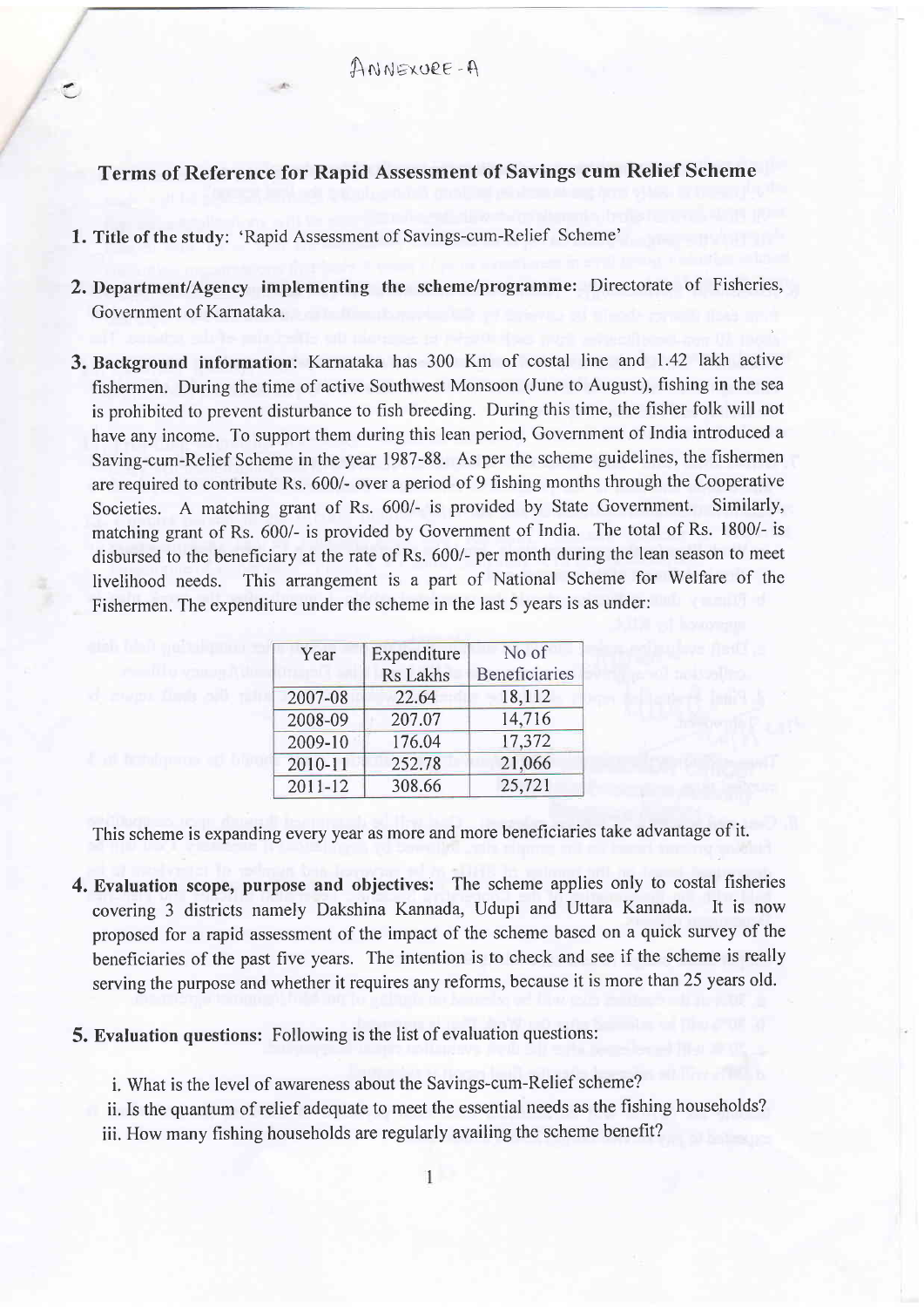- iv. What is the opportunity cost of availing the benefit of the scheme?
- v. Does it is really stop the beneficiaries from fishing during the lean season?
- vi. How satisfied are the beneficiaries with the scheme?
- vii. How the program could be implemented better in the future?
- **6.** Assessment methodology: About 3% of the beneficiaries of Savings-cum-Relief Scheme from each district should be covered by the survey. It will also involve a counter factual of about 50 non-beneficiaries from each district to ascertain the effect size of the scheme. The assessment should make a special study of the beneficiaries who have been continuously utilizing the scheme in the last 5 years. Assessment also involves interaction with officials of the society and Fisheries Department.
- 7. Deliverables and time schedule: Directorate of Fisheries will provide the required information and data to the prospective consultants. Successful Consultant is expected to adhere to the following timelines and deliverables:
	- a. Work Plan for the proposed study should be submitted within l5 days after the release of first installment of the contract sum.
	- b. Primary data collection should be completed within I month after the work plan is approved by KEA.
	- c. Draft evaluation report should be submitted within one month after completing field data collection for approval by a joint team of KEA and Line Department/Agency officers.
	- d. Final evaluation report should be submitted within 15 days after the draft report is approved.

Thus, excluding the time taken for approval, the evaluation study should be completed in <sup>3</sup> months' time.

8. Cost and schedule of budget releases: Cost will be determined through open competitive bidding process based on the sample size, followed by negotiations if necessary. Cost will be determined based on the number of SHGs to be surveyed and number of interviews to be held with the functionaries of the Cooperative Societies, Federation officials and Fisheries Department officers.

Output based budget release schedule is as follows:

- a.30%o of the contract cost will be released on signing of the MoU/contract agreement.
- b.30% will be released after the Work Plan is approved.
- c. 20 % will be released after the draft evaluation report is approved.
- d.20% will be released after the final report is submitted.

Income tax  $@10\%$  will be deducted from each payment. In addition, the consultant is expected to pay service tax  $@12.36\%$  at their end.